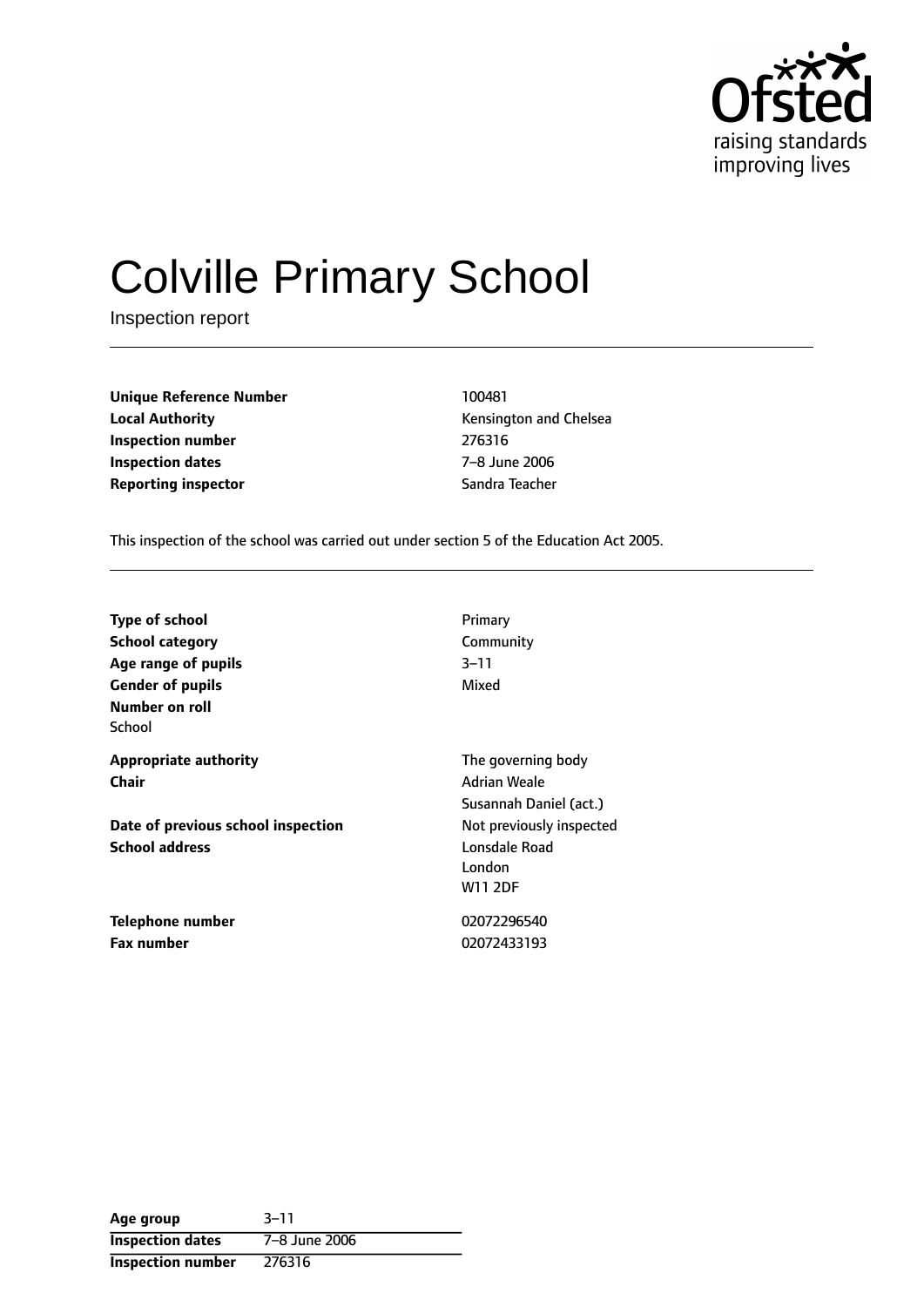.

© Crown copyright 2006

#### Website: www.ofsted.gov.uk

This document may be reproduced in whole or in part for non-commercial educational purposes, provided that the information quoted is reproduced without adaptation and the source and date of publication are stated.

Further copies of this report are obtainable from the school. Under the Education Act 2005, the school must provide a copy of this report free of charge to certain categories of people. A charge not exceeding the full cost of reproduction may be made for any other copies supplied.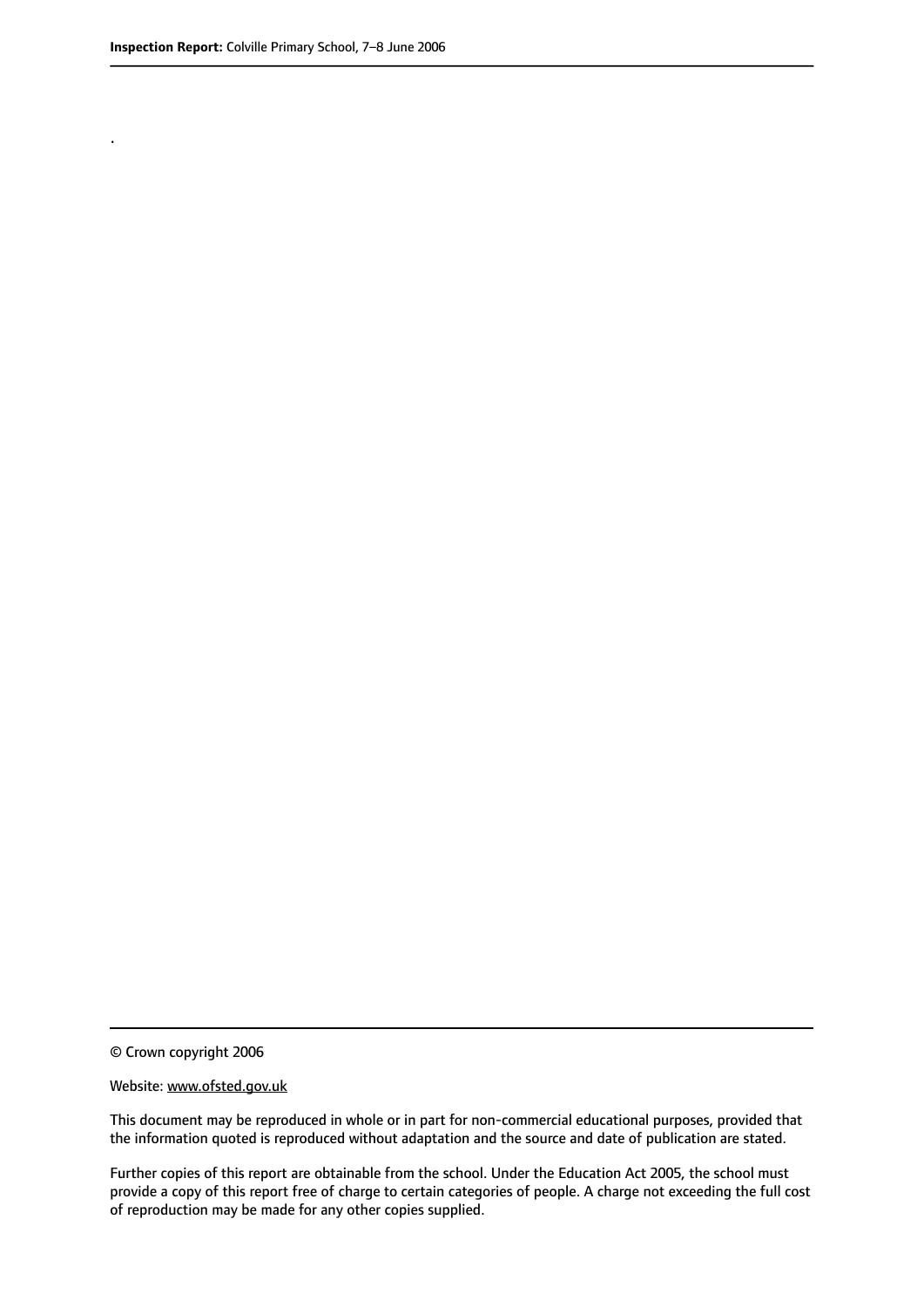# **Introduction**

The inspection was carried out by three Additional Inspectors.

### **Description of the school**

Colville Primary is an average size school. Pupils come from a richly diverse and ethnically mixed area and two-thirds speak English as an additional language. The proportion of pupils entitled to free school meals is well above average. An average proportion of pupils have been identified with learning difficulties, and the number with statements of special educational need is below average. Most children join the nursery with skills and knowledge well below those expected for their age. Increasingly, pupils join the school part way through their education. The school is in a period of transition with an acting head and an acting deputy headteacher. Six teachers, including four who are new to teaching, joined the school at the start of this academic year.

#### **Key for inspection grades**

| Grade 1 | Outstanding  |
|---------|--------------|
| Grade 2 | Good         |
| Grade 3 | Satisfactory |
| Grade 4 | Inadequate   |
|         |              |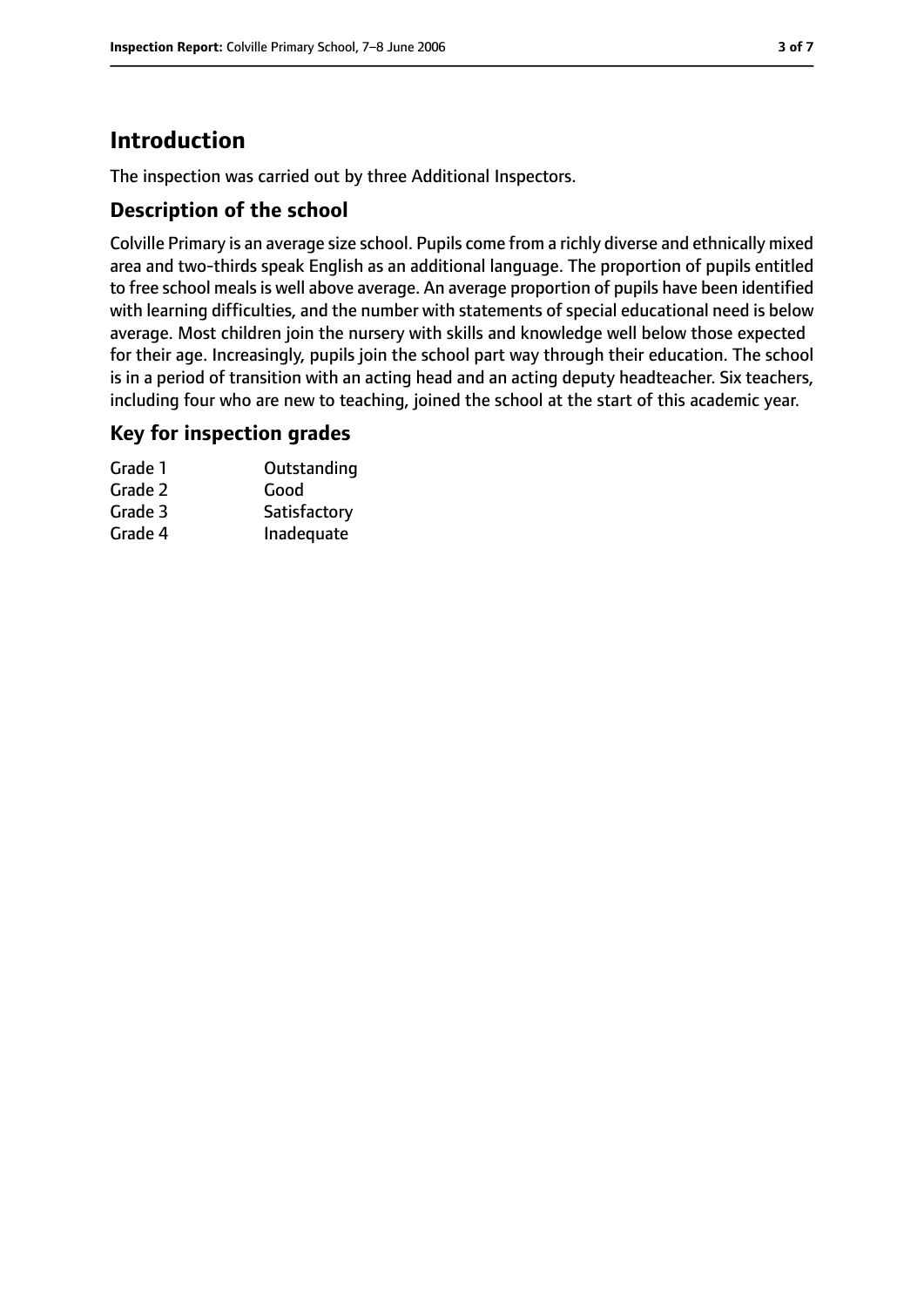# **Overall effectiveness of the school**

**Grade:**

### **What the school should do to improve further**

\* Improve aspects of teaching and in partcular challenge more able pupils and make better use of support staff.

\* Improve the effectiveness of subject leaders in monitoring pupils' progress in their subjects in order to raise standards.

\* Improve the effectivenessthe governorsis challenging and monitoring the work of the school.

\* Work more closely with parents to improve the pupils' attendance and punctuality and support them to become more involved in school life.

## **Achievement and standards**

**Grade:**

## **Personal development and well-being**

**Grade:**

# **Quality of provision**

## **Teaching and learning**

#### **Grade:**

Teaching is satisfactory overall and some good lessons were observed during the inspection. Where teaching is best, learning is most effective as a result of well planned, organised activities that are pursued at a brisk pace. Good relationships between teachers and pupils ensure positive responses to learning. In the satisfactory lessons, activities are not as well managed and organised and less effective use is made of support staff. There is lack of challenge and support for more able pupils and they do not make as much progress as they should.

The school's small classes have a high level of adult support, which is deployed effectively to help those pupils experiencing difficulties. Pupils learning English as an additional language and those with learning difficulties and disabilities are thoughtfully supported by teachers and support staff. Staff are well aware of individual need, ask supportive questions and offer good encouragement. Younger pupils often make very good progress in English skills when working on the fifteen minutes a day programme.

The school's assessment system is not rigorous enough in tracking the progress of pupils who are more able and this results in low level targets being set.

#### **Curriculum and other activities**

#### **Grade:**

The curriculum is satisfactory. It is broad and well balanced, but does not always focus enough on the needs of pupils of all abilities and how they might be supported. Extra-curricular provision is good as it enhances learning opportunities effectively. A wide variety of sporting and life-enhancing activities include visits to places such as Kew Gardens and a residential visit by Year 6 to the Forest of Dean. Computers are used well to enable a deeper study in a range of subjects. Well devised intervention programmes ensure that pupils with English language needs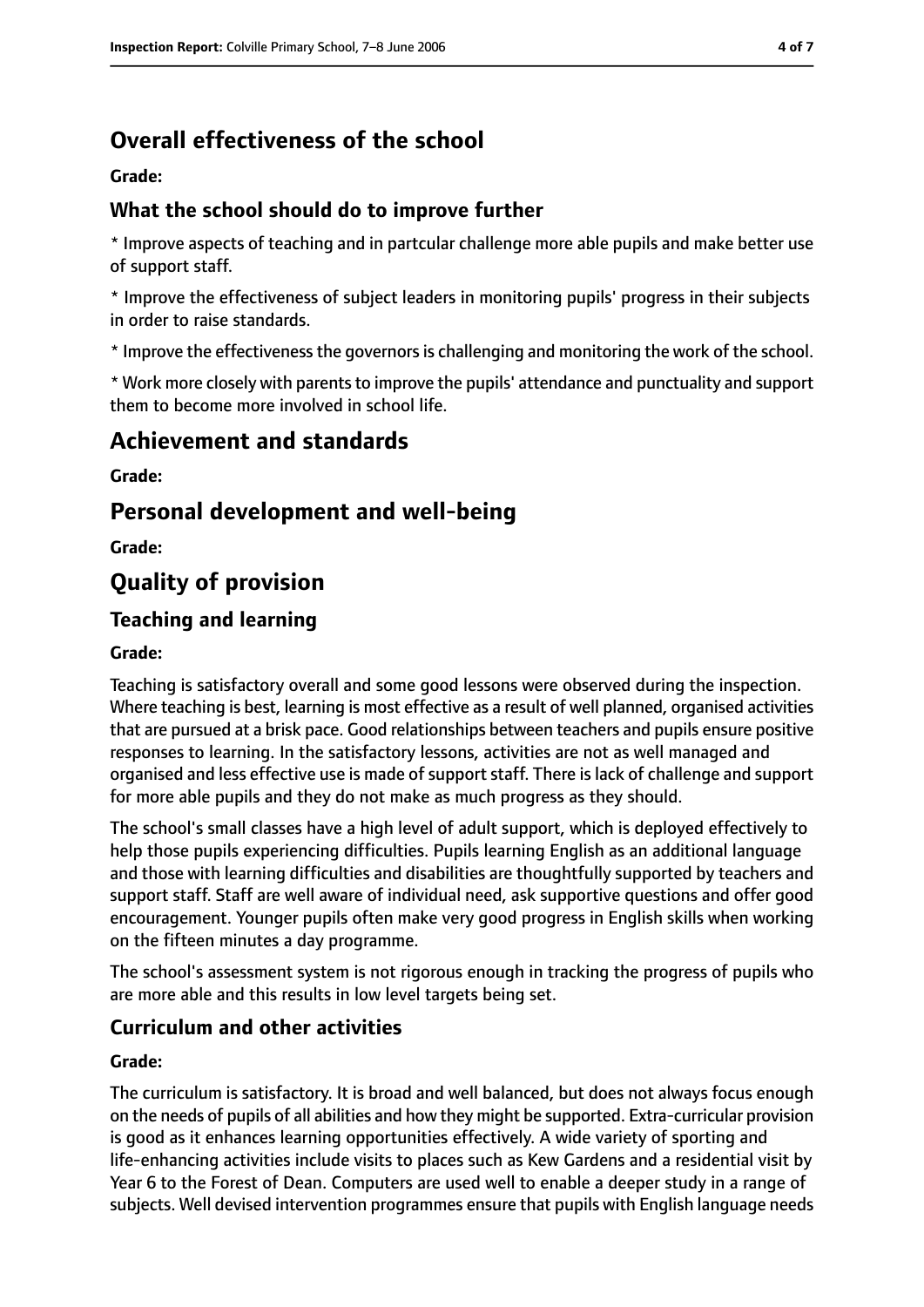and those with learning difficulties are well supported. Pupils learn how to stay healthy through well organised physical education lessons. They have the opportunity to debate maturely in personal, social and health lessons. Foundation Stage provision is tailored to meet children's needs, particularly in developing their English language skills.

#### **Care, guidance and support**

#### **Grade:**

The school looks after its pupils well. Careful analysis of individual needs means pupils can be given accurate and very effective support. In particular, pupils with learning difficulties and those who do not speak English at home are served very well. However, there is insufficient attention given to challenging the more able pupils. Behaviour management is good because school rules are simple, regularly reviewed and consistently applied. Pupils, who find it difficult to conform, work with teachers to meet agreed targets and soon improve their behaviour.

Pupils are safe and secure. They are confident to turn to adults if they are upset and know their problems will be sorted out. Child protection and health and safety procedures are effective. The school works closely with a wide range of professionals to find just the right support for needy and vulnerable pupils. It has worked very methodically to improve the rate of attendance using a wide range of strategies, but although attendance and punctuality have improved, they are still not good enough.

# **Leadership and management**

**Grade:**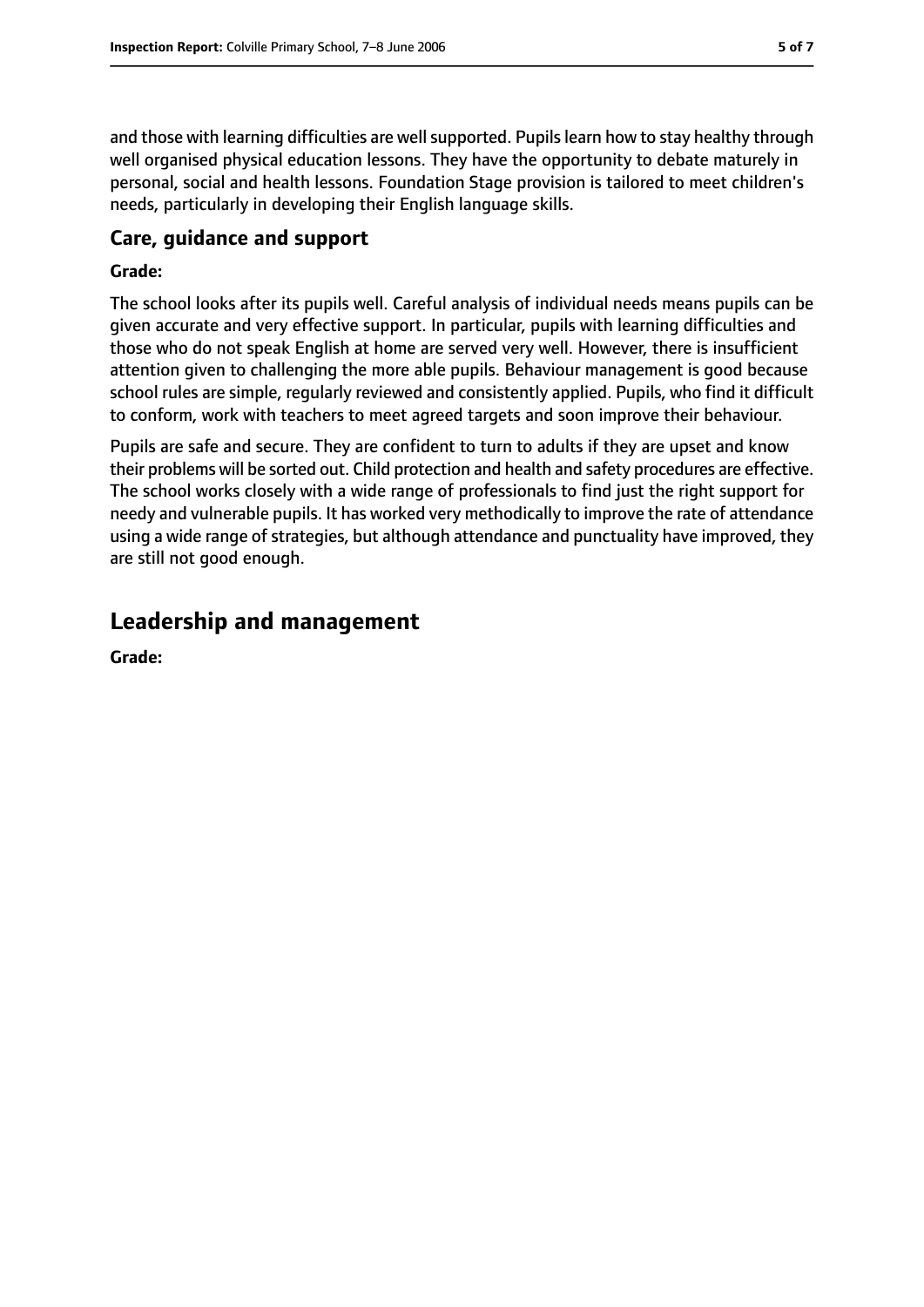**Any complaints about the inspection or the report should be made following the procedures set out in the guidance 'Complaints about school inspection', which is available from Ofsted's website: www.ofsted.gov.uk.**